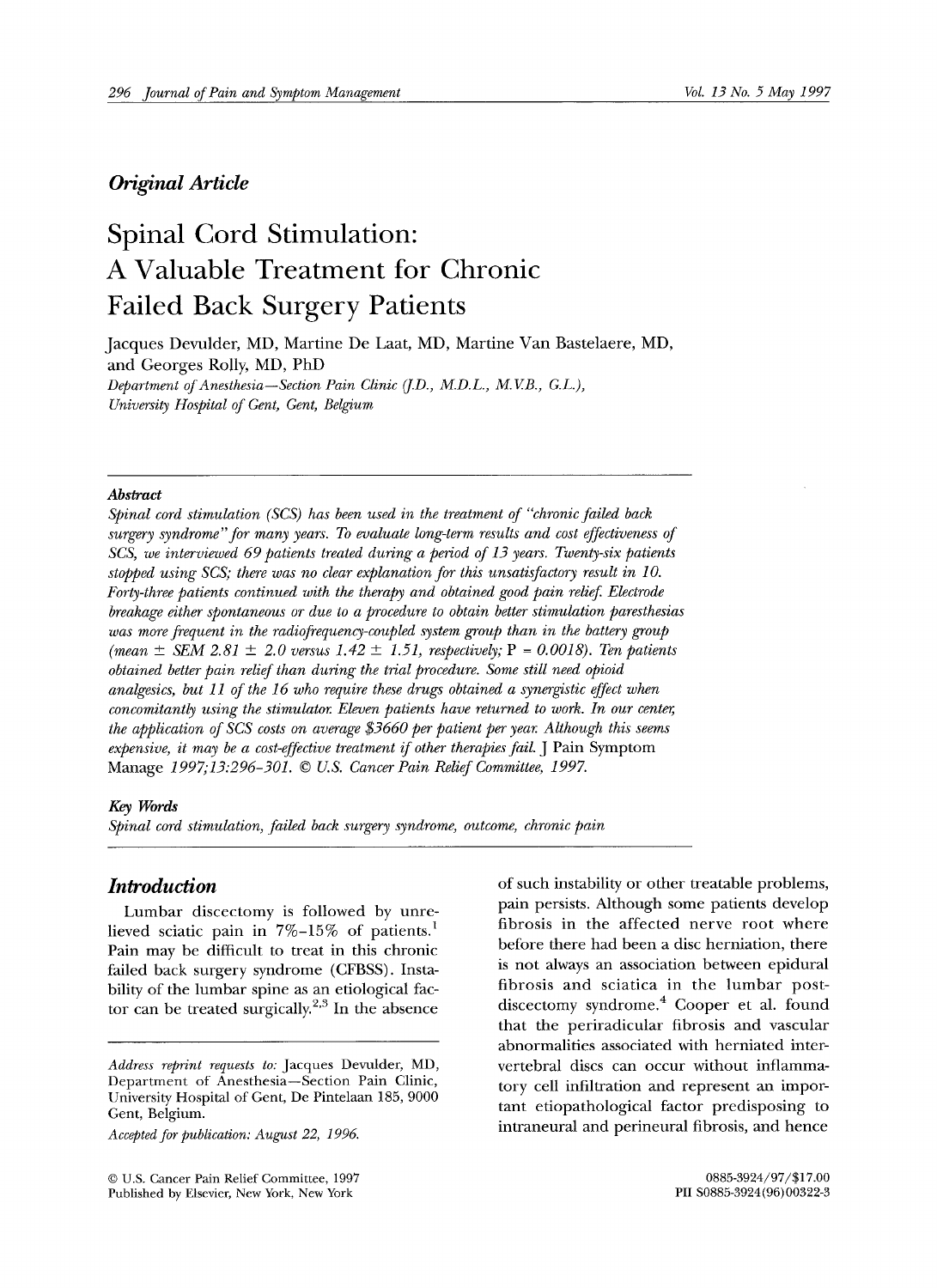Spinal cord stimulation (SCS) can be considered if pain persists despite conservative treatment and there are no significant psychological antecedents or comorbidities. We present 69 patients with CFBSS implanted with SCS, who were managed over a period of 13 years. These patients were assessed by the authors in terms of return to work, drug intake, patients' pain evaluation (using a verbal pain-rating scale), and medical costs for each year they used the stimulator. We sought to conclude whether SCS implants are worthwhile and to examine the evolution of their outcomes.

## *Methods*

In our department, 102 spinal cord stimulators have been implanted during a period of 13 years for the treatment of chronic pain. Stimulators were implanted in 69 patients with CFBSS. Implantation was only considered when no other surgical option was seen as potentially curative. None of the patients was psychologically impaired, and all had undergone a trial stimulation with a temporary electrode during a 2-week period. In our country, a long trial period associated with sufficient pain relief is requested for reimbursement of the neurostimulator. All patients obtained considerable pain relief during the trial. This relief was determined by a decline in the verbal pain score of more than 50%; an increase in daily activities; a decrease in drug intake, and/or an improvement in sleep pattern. Implantation was not done if the results of trial stimulations were poor.

The final SCS population with permanent implanted electrodes comprised 102 patients. For this paper we only considered the 69 patients with CFBSS. Twenty-seven patients were implanted with a radiofrequency-coupled system (RF), and 42 received a battery system. The RF system was used if the patient required a relatively high voltage (more than 4 V) or if the amplitude needed numerous adjustments depending on the patient's position. The older battery stimulators were equipped with only two preprogrammed amplitudes.

- Name of the patient............... implant date.............
- Do you still use the stimulator?... Since when....... and why? .......................................................
- Do you obtain pain relief by using the stimulator?........
- How much pain relief do you obtain? 4 poor < 30% ...... 1 almost very good 50-80% ..... 3 little 30-50% ...... 0 Very good > 80% ...... 2 good relief (50%)
- 5 Do you still take other drugs?
- What drugs do you need?
- 7 Do you obtain better pain relief by the stimulator and by using drugs?
- What activities can you perform?
- Can you return to work?
- i0 Did yOU obtain better pain relief during the trial procedure than now?

#### Fig. 1. Questionnaire.

To evaluate long-term effectiveness, an independent reviewer telephoned the 102 patients and asked about: activities such as return to work, stimulator use, effectiveness, and concomitant use of pain-killing drugs (Figure 1). The patients rated their pain relief using a verbal pain scale  $[0 = \text{very good relief}$  (more than 80% relief);  $1 =$  almost very good relief (50%–  $80\%)$ ; 2 = good relief (50%); 3 = little relief  $(30\% - 50\%)$ ; and  $4 =$  poor relief (less than  $30\%)$ ]. A category score (0 = good pain relief, no need for medication;  $1 = \text{good pain relief}$ and the use of non-opioid drugs;  $2 = good$ pain relief and use of "weak" opioid; 3 = good pain relief and the use of "strong" opioid; 4 = little pain relief; and  $5 =$  stopped stimulation) was used for evaluation by the reviewer. The reviewer also asked about patients' pain relief during the trial procedure and the relief obtained now. If the stimulation had been stopped, the reason for this was sought.

We examined possible correlations between these outcomes and both the type of stimulator and the gender of the patients. We also attempted to calculate the cost per year for patients using the stimulator and for those who stopped. This amount was obtained by calculating the costs of the materials (battery system, electrode, etc.) and hospital stays for each patient. Hospital stays for implantation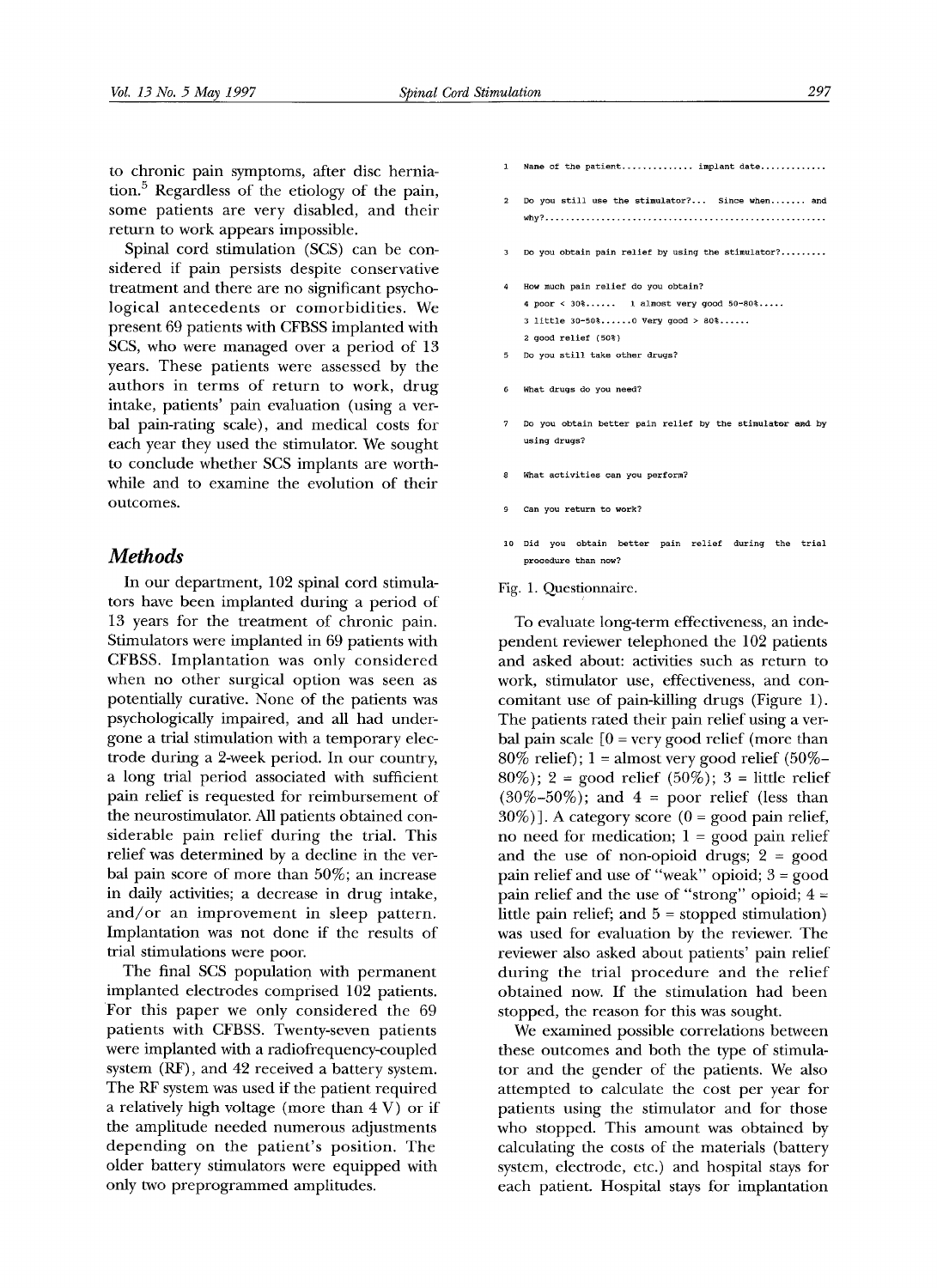| Table 1<br><b>Patient Population, Stimulator System, and Results</b> |                |                                      |                |                   |                |  |                   |  |
|----------------------------------------------------------------------|----------------|--------------------------------------|----------------|-------------------|----------------|--|-------------------|--|
| System                                                               | N              | Age (years)<br>Mean $\pm$ SD         |                | Present situation | Return to work |  |                   |  |
|                                                                      |                |                                      | In use         | Cont.             | Intermitt.     |  | "Weak"<br>opioids |  |
| <b>Battery SCS</b><br>RF SCS<br>Total                                | 42<br>27<br>69 | $52 \pm 9.8$<br>$49.8 \pm 9.1$<br>43 | 28<br>15<br>32 | 18<br>14          | 10<br>11       |  | 3                 |  |

N, total number; SD, standard deviation; cont., continuous use; intermitt., intermittent use; RF SCS, radiofrequency-coupled SCS; SCS, spinal cord stimulation.

were estimated as 14 days (trial procedure included) and as 3 days for electrode revision. Costs for battery replacements were calculated as a 1-day stay. Costs for drugs were not considered, as they were used by stimulator users as well as by those who stopped stimulation. Statistical analysis employed the non-parametric Spearman correlation and the non-parametric signs test. A P value less than 0.05 was considered significant.

## *Results*

The mean age of the 69 patients with CFBSS and SCS was  $51.1 \pm 9.6$  years. The population comprised 34 women (age,  $49.5 \pm 9.0$  years) and 35 men (age,  $52.7 \pm 9.9$  years). There was no significant difference in age between the men and women  $(P = 0.15)$ . Forty-two patients received a battery system (age:  $52.0 \pm 9.8$ years), and 27 patients (age,  $49.8 \pm 9.1$  years) received a radiofrequency-coupled (RF) system (Table 1). Nineteen patients were implanted with Cordis neurostimulators (Cordis, Miami, US) (19/69); the remainder, who were treated since 1988, received Medtronic (Minneapolis Inc.) systems.

Forty-three patients still used the stimulator (28 battery and 15 RF-coupled systems). The average period of use was  $4.9 \pm 3.3$  years. No

significant difference was found between the battery and the RF systems  $(P = 0.68)$ .

Eleven patients returned to work. Fourteen used the stimulator as the only instrument to alleviate their pain (12 battery and 2 RF). Eleven patients used a non-opioid drug together with SCS, 16 patients used a "weak" opioid, and two a "strong" opioid together with the stimulator (Table 2).

A positive correlation was found between the category score and the patient's pain evaluation ( $P = 0.014$ ). This condition was not detected in the radiofrequency group alone (P  $= 0.059$ ).

The electrodes were implanted at the level where the best stimulation paresthesias could be obtained. Forty-five electrodes were placed between the seventh and eleventh thoracic vertabrae. At first, the electrodes were implanted neurosurgically and fixed to the dura to prevent dislocation, and a "minilaminectomy" was necessary for electrode introduction. Later, with the Medtronic systems, the electrodes were introduced, if possible, percutaneously (27 of 69 cases). Neurosurgical fixations were required where percutaneous introduction was too difficult.

Multiple electrode reinterventions were needed. The battery systems need significantly fewer electrode interventions than the RF sys-

| Patient Population, Stimulator System, and Results |    |         |    |                     |                   |                                  |    |       |
|----------------------------------------------------|----|---------|----|---------------------|-------------------|----------------------------------|----|-------|
|                                                    |    | Battery | RF | Intermittent<br>use | Continuous<br>use | Pain relief trial SCS versus now |    |       |
| Pain treatment                                     | N  |         |    |                     |                   | Better                           |    | Worse |
| Only stimulator                                    | 14 | 12      |    |                     |                   |                                  |    |       |
| $Stim. + non-oploid$                               |    |         |    |                     |                   |                                  |    |       |
| Stim. $+$ "weak" opioid                            | 16 |         |    |                     | 14                |                                  |    |       |
| Stim. + strong opioid                              |    |         |    |                     |                   |                                  |    |       |
| Total                                              |    | 30      |    | 10                  | 33                |                                  | 19 | 10    |

*Table 2*  **Patient Population, Stimulator System, and Results** 

SCS, spinal cord stimulation; Stim., stimulator.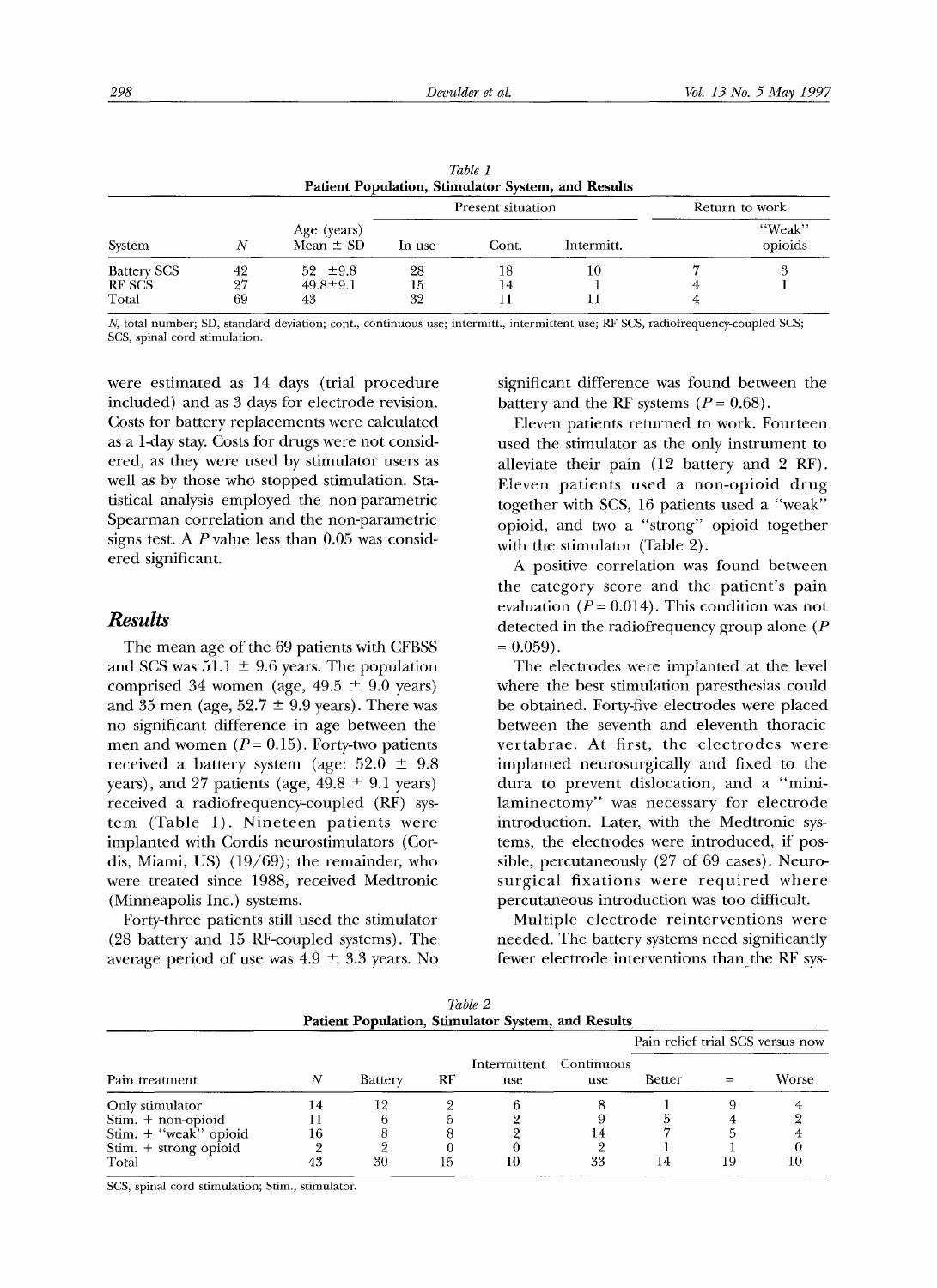| Table 3<br>Reinterventions (Electrode and Battery) and Continued Use Afterward |         |                |                             |  |  |  |  |
|--------------------------------------------------------------------------------|---------|----------------|-----------------------------|--|--|--|--|
| Electrode reinterventions                                                      | Patient | New electrodes | Still use the<br>stimulator |  |  |  |  |
| Battery system                                                                 | 25/42   | 60             | 19/25                       |  |  |  |  |
| RF system                                                                      | 23/27   | 67             | 13/23                       |  |  |  |  |
| Total                                                                          | 48/69   |                | 32/48                       |  |  |  |  |
| Battery reinterventions                                                        |         | Newbatteries   |                             |  |  |  |  |
| Battery system                                                                 | 31/42   | 66             | 20                          |  |  |  |  |

*Table 3* 

RF, radiofrequency-coupled.

terns (60 electrodes for 42 battery patients versus 67 electrodes for 27 RF patients,  $P =$ 0.0018) (Table 3). The RF patients were those with poor stimulation quality. They could only obtain paresthesias using higher amplitudes or by continuously changing their parameters. This might explain different reinterventions to obtain a better paresthesia overlap. The Spearman correlation showed no relationship between the frequency of reintervention and the final category score ( $P = 0.8$ ). As noted, there was no correlation between the category score and the patient evaluation in the RF group; this indicated that reinterventions could not ameliorate patients' satisfaction for the RF group.

We found a positive correlation between the duration of SCS use and the category score (P  $= 0.0002$ ). This relationship was less strong among female patients  $(P = 0.055)$ .

Fourteen of the patients still using the stimulator reported that pain relief was better during the trial stimulation period than in the present (14/43). Conversely, ten patients reported better pain relief than during the trial, and 19 described the same perceived degree of pain relief as during the trial (Table 2). Higher category scores were associated with better pain relief in the present than during the trial  $(P = 0.014)$ . There was no apparent correlation between the patient's age and the category score. With the RF system, however, there appeared to be a slight negative correlation, the older the patient the worse the score  $(P = 0.03)$ .

Twenty-six patients no longer used the stimulator. Three died of another disease, three could not be contacted, two obtained pain relief after orthopedic back surgery, and two became pain free spontaneously and no longer needed the device. Six patients never had the painful area adequately overlapped by stimulation paresthesias, which might explain

the failure to obtain pain relief. Another ten patients, however, had good overlap but never attained sufficient pain relief. Eleven patients reported synergy in pain- relieving effects between the use of SCS and a "weak" opioid.

Our population of 69 patients totalled 341 years of neuro-stimulator use. In aggregate, each year of stimulation cost \$3660 per patient. If we consider only those patients who continued to use the device, 1 year of stimulation cost \$3400. If we recalculate the cost and only consider the materials implanted in a daysurgery setting, the price could be reduced to \$3030 for each patient each year and to \$2730 for every successful user.

## *Discussion*

Applying electrical current to the spinal cord was first described by Shealy et al.<sup>6</sup> The CFBSS was one of the first indications for such treatment. Later, SCS was used for various other indications, such as motor disorders, cancer pain, and ischemic pain. $7-12$  The physiological mechanisms of SCS remain obscure, although the gate control theory of Wall and Melzack attempted to explain the induced analgesia. $13$  It has been shown that various neurotransmitters are released during stimulation, and, depending upon the condition, this release might explain its effects. 14-19 For example, gamma-aminobutyric acid (GABA) is probably important for pain relief and is released in the dorsal horn by electrical spinal cord stimulation.<sup>17</sup>

Questions remain about whether the use of SCS is a rational investment for patients with CFBSS, aver complex pain syndrome. Patients may have nerve destruction, and frequently there is fibrosis around the affected nerve root.<sup>5</sup> As in all chronic pain syndromes, psychological impairment can be present and may be an important prognostic factor for the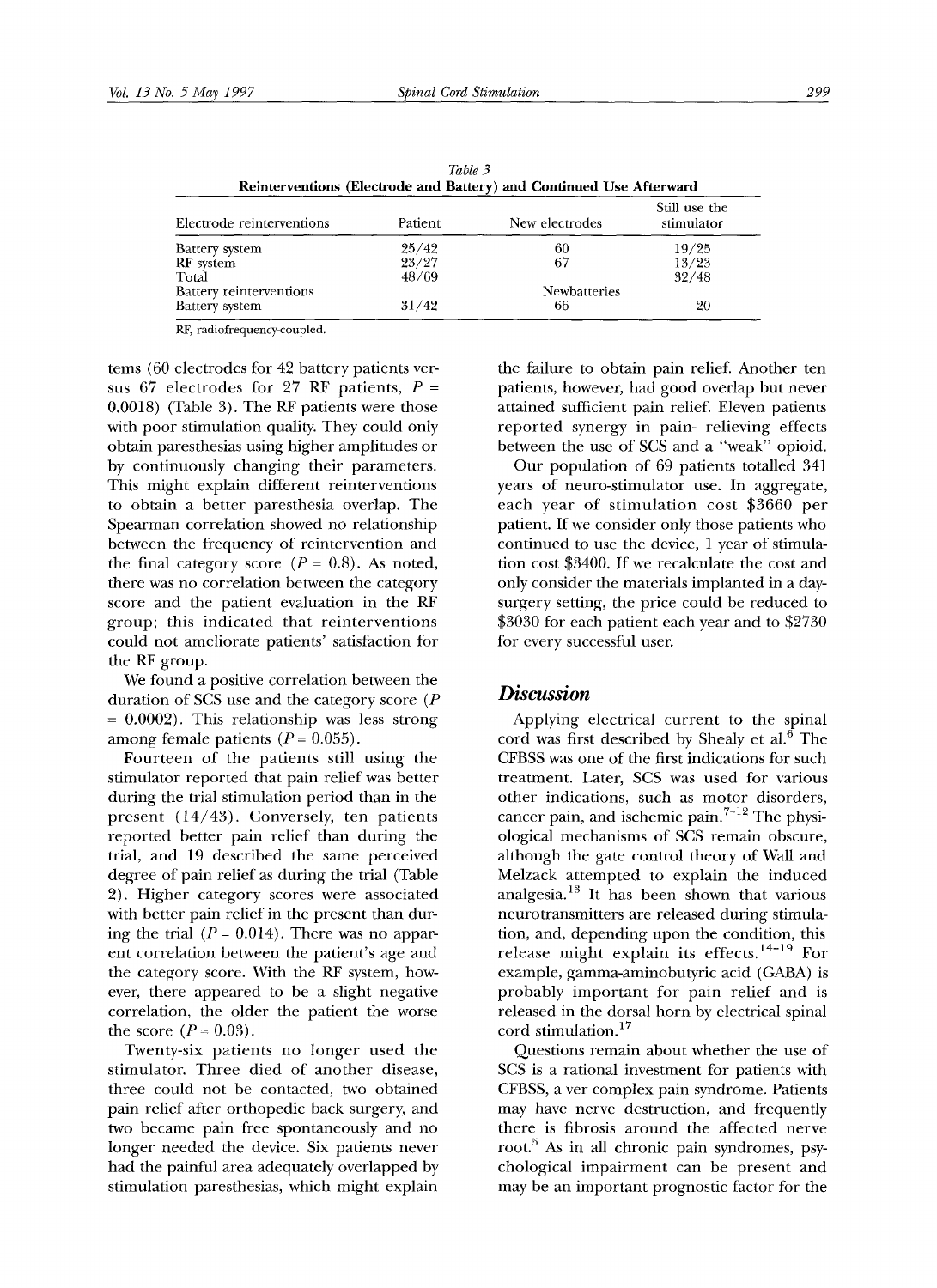success of SCS in chronic back and leg pain.<sup>20-22</sup> Such complexities complicate efforts to predict the outcome of this technique. Nevertheless, the implantation of a SCS system is a nondestructive technique, and moreover, a prospective study has shown that SCS can yield better outcomes in this syndrome than reoperation.<sup>23</sup>

Our results also show that SCS can relieve pain adequately and allow some patients to return to work. Some patients gained relief from the electrical stimulation alone, and others apparently experienced synergistic effects from SCS and opioids. Analgesia due to systemic opioids is believed to be partly the result of the activation of medullary neurons projecting to the spinal cord, $24$  which might explain the observed synergy.

In our center, the long-term use of SCS is expensive. The high cost cannot be explained by longer hospital stays, as surgery in a 1-day setting also costs \$3030 per patient. Much of the expense comes from electrode reinterventions, especially the cost of materials. This observation suggests that only those patients with stable stimulation parameters should be implanted. In this context, we can agree with observations by North et al. about the superiority of multichannel stimulators.<sup>25</sup> These devices provide the opportunity to change the electrode combinations so that optimal paresthesia conditions can be achieved.

We cannot precisely explain the finding of better category scores in men than women. We can only speculate that our observations correspond with the report by Wright et al. that elderly women are at greater risk of lower back pain than are men. $21$  We also found that women in the RF group obtained a worse category score than men. Their mean age was greater than that of the men, but the difference was not statistically significant ( $P = 0.11$ ). Nevertheless, we judge that age may be a negative prognostic factor.

The appreciation of pain relief during stimulation may vary as a function of time. In some patients, we can assume that tolerance is present, especially in those no longer experiencing pain relief, but others observed the contrary effect. This subjective feeling might have been influenced by natural healing, as two patients did not need the stimulator after a few years.

It is obvious, considering the costs involved, that strict criteria for patient selection should be maintained. SCS should only be used if surgery is contraindicated and would produce a yet more negative outcome. In two of our patients, SCS was insufficient, and final relief was obtained by surgical reintervention (one decompressive laminectomy and one fixation of the vertebrae). In these cases, SCS would be a waste of money in the long term. We also note that whenever SCS analgesia becomes poor but is not correlated with bad paresthesia overlap, the patients stop using the stimulation.

We found an increase in the cost when failures were taken into account. A patient who benefits from the stimulation costs \$3400 as compared with \$3660 for the whole SCS population studied. Burchiel et al. also found that patients who report poor pain relief soon after implant substantially increase the cost/benefit ratio of the procedure as a whole.<sup>20</sup> We found the same result, but still argue that SCS should not be abandoned immediately if poor analgesia is the result of bad paresthesia overlap. Reinterventions are indicated as long they can improve the quality of the stimulation paresthesias. The battery systems may be more attractive in this regard, as reintervention is statistically less frequent than for the RF systems.

## *References*

1. Markwalder T, Reulen H. Diagnostic approach in instability and irritative state of a "lumbar motion segment" following disc surgery-failed back surgery syndrome. Acta Neurochir (Wien) 1989;99:51-57.

2. Markwalder T, Battaglia M. Failed back surgery syndrome. Part I: Analysis of the clinical presentation and results of testing procedures for instability of the lumbar spine in 171 patients. Acta Neurochir (Wien) 1993;123:46-51.

3. Markwalder T, Battaglia M. Failed back surgery syndrome. Part II: Surgical techniques, implant choice, and operative results in 171 patients with instability of the lumbar spine. Acta Neurochir (Wien) 1993;123:129-134.

4. Annertz M, Jönsson B, Strömqvist B, et al. No relationship between epidural fibrosis and sciatica in the lumbar postdiscectomy syndrome. Spine 1995;20:449-453.

5. Cooper R, Freemont A, Hoyland J, et al. Herniated intervertebral disc-associated periradicular